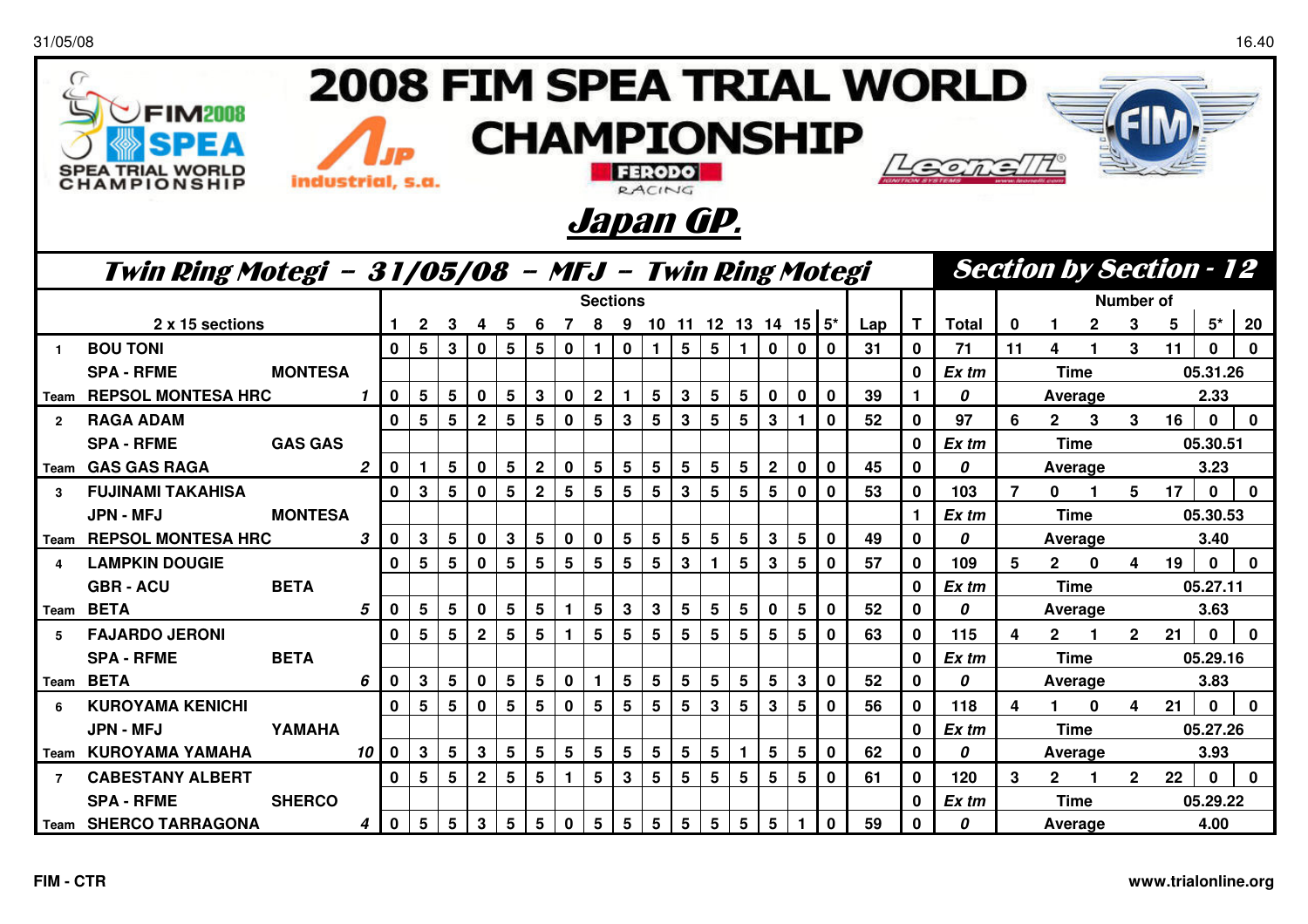| 2008 FIM SPEA TRIAL WORLD<br>$\epsilon$<br>FIM2NB |                                                                |                |                |                |                 |                 |              |                 |          |                 |                |                 |                |                 |                 |                                |                 |                           |              |     |              |              |                |                  |              |                |    |              |              |
|---------------------------------------------------|----------------------------------------------------------------|----------------|----------------|----------------|-----------------|-----------------|--------------|-----------------|----------|-----------------|----------------|-----------------|----------------|-----------------|-----------------|--------------------------------|-----------------|---------------------------|--------------|-----|--------------|--------------|----------------|------------------|--------------|----------------|----|--------------|--------------|
|                                                   | <b>CHAMPIONSHIP</b>                                            |                |                |                |                 |                 |              |                 |          |                 |                |                 |                |                 |                 |                                |                 |                           |              |     |              |              |                |                  |              |                |    |              |              |
|                                                   | A TRIAL WORL<br>industrial, s.a.<br><b>AMPIONSHI</b><br>RACING |                |                |                |                 |                 |              |                 |          |                 |                |                 |                |                 |                 |                                |                 |                           |              |     |              |              |                |                  |              |                |    |              |              |
|                                                   |                                                                |                |                |                |                 |                 |              |                 |          |                 |                |                 |                |                 |                 |                                |                 |                           |              |     |              |              |                |                  |              |                |    |              |              |
| Japan GP.                                         |                                                                |                |                |                |                 |                 |              |                 |          |                 |                |                 |                |                 |                 |                                |                 |                           |              |     |              |              |                |                  |              |                |    |              |              |
|                                                   | Twin Ring Motegi - 31/05/08 - MFJ - Twin Ring Motegi           |                |                |                |                 |                 |              |                 |          |                 |                |                 |                |                 |                 | <b>Section by Section - 12</b> |                 |                           |              |     |              |              |                |                  |              |                |    |              |              |
|                                                   |                                                                |                |                |                |                 |                 |              |                 | Sections |                 |                |                 |                |                 |                 |                                |                 |                           |              |     |              |              |                | <b>Number of</b> |              |                |    |              |              |
|                                                   | 2 x 15 sections                                                |                |                |                | $\mathbf{2}$    | 3               | 4            | - 5             | -6       | $\overline{7}$  | - 8            |                 |                |                 |                 |                                |                 | 9 10 11 12 13 14 15 $5^*$ |              | Lap | T            | <b>Total</b> | $\bf{0}$       |                  | $\mathbf{2}$ | 3              | 5  | $5^{\star}$  | 20           |
| 8                                                 | <b>OGAWA TOMOYUKI</b>                                          |                |                | $\bf{0}$       | 5               | 5               |              | 5               | 5        | 5               | 5              | 5               | 3              | $5\phantom{.0}$ | 5               | $5\phantom{1}$                 | 5               | $5\phantom{.0}$           | $\bf{0}$     | 64  | $\mathbf{0}$ | 121          | $\overline{2}$ | $\mathbf{2}$     |              | 4              | 21 | $\Omega$     | $\bf{0}$     |
|                                                   | <b>JPN - MFJ</b>                                               | <b>HONDA</b>   |                |                |                 |                 |              |                 |          |                 |                |                 |                |                 |                 |                                |                 |                           |              |     | $\mathbf{0}$ | Ex tm        |                | Time             |              |                |    | 05.27.10     |              |
|                                                   | <b>Team HRC CLUB MITANI</b>                                    |                | 18             | $\overline{2}$ | 3               | 5               | $\mathbf{3}$ | 5               | 5        | 5               |                | 5               | 5              | 5               | 5               | $\mathbf 0$                    | $\mathbf{3}$    | 5                         | $\mathbf 0$  | 57  | $\mathbf 0$  | 0            |                | Average          |              |                |    | 4.03         |              |
| 9                                                 | <b>BROWN MICHAEL</b>                                           |                |                | $\mathbf 0$    | 5               | 5               |              | 5               | 5        | $\mathbf 0$     | 5              | 5               | 5              | 5               | 5               | $5\phantom{.0}$                | 5               | 5                         | $\bf{0}$     | 61  | $\mathbf 0$  | 126          | 3              |                  |              | $\mathbf 1$    | 24 | $\Omega$     | $\bf{0}$     |
|                                                   | <b>GBR-ACU</b>                                                 | <b>BETA</b>    |                |                |                 |                 |              |                 |          |                 |                |                 |                |                 |                 |                                |                 |                           |              |     | $\mathbf 0$  | Ex tm        |                | <b>Time</b>      |              |                |    | 05.27.44     |              |
|                                                   | <b>Team MITON TOP TRIAL</b>                                    |                | 15 I           | $\bf{0}$       | 3               | $5\phantom{.0}$ | 5            | 5               | 5        | $5\phantom{.0}$ | $\mathbf{2}$   | 5               | 5              | 5               | 5               | 5                              | 5               | 5                         | $\mathbf 0$  | 65  | $\mathbf 0$  | 0            |                | Average          |              |                |    | 4.20         |              |
| 10                                                | <b>DABILL JAMES</b>                                            |                |                | $\mathbf{0}$   | 5               | 5               | 3            | 5               | 5        | 5               | 5              | 5               | 5              | 5               | 5               | 5                              | 5               | 5                         | $\bf{0}$     | 68  | $\mathbf{0}$ | 127          | $\overline{2}$ |                  |              | 3              | 23 | $\mathbf{0}$ | $\mathbf{0}$ |
|                                                   | <b>GBR-ACU</b>                                                 | <b>MONTESA</b> |                |                |                 |                 |              |                 |          |                 |                |                 |                |                 |                 |                                |                 |                           |              |     | $\mathbf{0}$ | Ex tm        |                | <b>Time</b>      |              |                |    | 05.24.51     |              |
|                                                   | <b>Team FUTURE TRIAL</b>                                       |                | 8              | 0              | 3               | 5               |              | 5               | 5        | 5               | 5              | 5               | 5              | $\mathbf{3}$    | 5               | 5                              | 2 <sup>1</sup>  | $5\phantom{.0}$           | $\mathbf{0}$ | 59  | $\mathbf{0}$ | 0            |                | Average          |              |                |    | 4.23         |              |
| 11                                                | <b>FREIXA MARC</b>                                             |                |                | $\mathbf 0$    | 5               | $5\phantom{.0}$ | 1.           | $5\phantom{1}$  | 5        | 5               | 5              | $5\phantom{.0}$ | 5              | $5\phantom{.0}$ | 5               | 5                              | 5               | 5                         | $\bf{0}$     | 66  | $\mathbf 0$  | 128          | $\mathbf{2}$   | $\mathbf{2}$     | $\bf{0}$     | $\mathbf{2}$   | 24 | $\bf{0}$     | $\mathbf 0$  |
|                                                   | <b>SPA - RFME</b>                                              | <b>GAS GAS</b> |                |                |                 |                 |              |                 |          |                 |                |                 |                |                 |                 |                                |                 |                           |              |     | $\mathbf 0$  | Ex tm        |                | <b>Time</b>      |              |                |    | 05.28.10     |              |
|                                                   | Team GAS GAS GRO NONSTOP                                       |                | $\overline{7}$ | $\mathbf 0$    | 5               | 5               |              | 5               | 5        | 5               | 5              | 3               | 5              | $\mathbf{3}$    | 5               | 5                              | 5               | 5                         | $\bf{0}$     | 62  | $\mathbf 0$  | 0            |                | Average          |              |                |    | 4.27         |              |
| 12                                                | <b>NOZAKI FUMITAKA</b>                                         |                |                | $\blacksquare$ | 5               | 5               | $\mathbf 0$  | 5               | 5        | 5               | 5              | 5               | 5              | 5               | 5               | 5                              | 5               | 5                         | $\bf{0}$     | 66  | $\mathbf 0$  | 128          |                | $\mathbf{2}$     |              | 3              | 23 | $\bf{0}$     | $\mathbf{0}$ |
|                                                   | JPN - MFJ                                                      | YAMAHA         |                | 1              |                 |                 |              |                 |          |                 |                |                 |                |                 |                 |                                |                 |                           |              |     | $\mathbf 0$  | Ex tm        |                | <b>Time</b>      |              |                |    | 05.27.05     |              |
|                                                   | 23<br>Team FUMITAKA & YSP KEIYO                                |                |                |                | 3               | 5               | 3            | 5               | 5        | 5               | $\overline{2}$ | 5               | 5              | 3               | 5               | 5                              | 5               | 5                         | $\mathbf{0}$ | 62  | $\mathbf 0$  | 0            |                | Average          |              |                |    | 4.27         |              |
| 13                                                | <b>OLIVERAS DANIEL</b>                                         |                |                | 5              | 5               | 5               | 3            | $5\phantom{.0}$ | 5        | $5\phantom{1}$  | 5              | 5               | $5\phantom{1}$ | $5\phantom{1}$  | 5               | $5\phantom{1}$                 | 5               | 5                         | $\bf{0}$     | 73  | $\mathbf{0}$ | 142          | 0              |                  | $\bf{0}$     | $\mathbf{2}$   | 27 | $\mathbf 0$  | $\mathbf 0$  |
|                                                   | <b>SPA - RFME</b>                                              | <b>SHERCO</b>  |                |                |                 |                 |              |                 |          |                 |                |                 |                |                 |                 |                                |                 |                           |              |     | $\mathbf 0$  | Ex tm        |                | <b>Time</b>      |              |                |    | 05.27.31     |              |
|                                                   | Team OLIVERAS SHERCO                                           |                | 9              | 5              | 3               | 5               |              | 5               | 5        | 5               | 5              | 5               | 5              | $5\phantom{1}$  | 5               | 5                              | 5               | 5                         | $\mathbf 0$  | 69  | $\mathbf 0$  | 0            |                | Average          |              |                |    | 4.73         |              |
| 14                                                | <b>OGAWA TSUYOSHI</b>                                          |                |                | $\blacksquare$ | 5               | 5               | 5            | 5               | 5        | 5               | 5              | 5               | 5              | $5\phantom{.0}$ | 5               | 5                              | $5\phantom{.0}$ | $5\phantom{.0}$           | $\bf{0}$     | 71  | $\mathbf 0$  | 142          | $\bf{0}$       | 1                | $\bf{0}$     | 2 <sup>1</sup> | 27 | $\mathbf{0}$ | $\mathbf{0}$ |
|                                                   | <b>JPN - MFJ</b>                                               | <b>HONDA</b>   |                |                |                 |                 |              |                 |          |                 |                |                 |                |                 |                 |                                |                 |                           |              |     | $\mathbf{0}$ | Ex tm        |                | <b>Time</b>      |              |                |    | 05.27.43     |              |
|                                                   | <b>Team FUTURE TRIAL MITANI</b>                                |                | 20             | $\mathbf{3}$   | $5\phantom{.0}$ | $5\phantom{.0}$ | $\mathbf 3$  | 5               | 5        | 5               | 5              | $5\phantom{.0}$ | 5              | $5\phantom{.0}$ | $5\phantom{.0}$ | $5\phantom{.0}$                | 5               | 5                         | $\bf{0}$     | 71  | $\bf{0}$     | 0            |                | Average          |              |                |    | 4.73         |              |